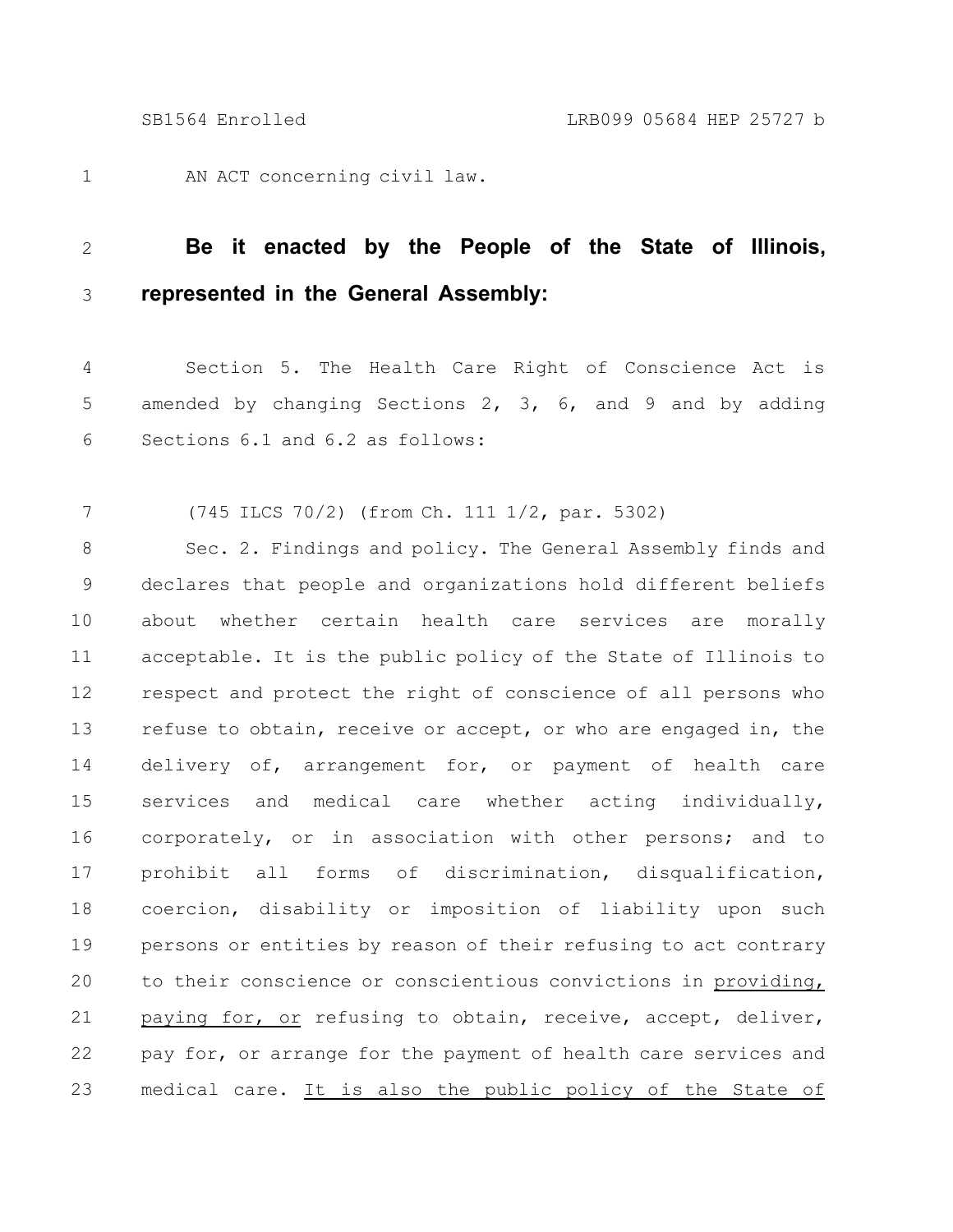SB1564 Enrolled - 2 - LRB099 05684 HEP 25727 b

Illinois to ensure that patients receive timely access to information and medically appropriate care. 1 2

(Source: P.A. 90-246, eff. 1-1-98.) 3

(745 ILCS 70/3) (from Ch. 111 1/2, par. 5303) 4

Sec. 3. Definitions. As used in this Act, unless the context clearly otherwise requires: 5 6

(a) "Health care" means any phase of patient care, including but not limited to, testing; diagnosis; prognosis; ancillary research; instructions; family planning, counselling, referrals, or any other advice in connection with the use or procurement of contraceptives and sterilization or abortion procedures; medication; or surgery or other care or treatment rendered by a physician or physicians, nurses, paraprofessionals or health care facility, intended for the physical, emotional, and mental well-being of persons; 7 8 9 10 11 12 13 14 15

(b) "Physician" means any person who is licensed by the State of Illinois under the Medical Practice Act of 1987; 16 17

(c) "Health care personnel" means any nurse, nurses' aide, medical school student, professional, paraprofessional or any other person who furnishes, or assists in the furnishing of, health care services; 18 19 20 21

(d) "Health care facility" means any public or private hospital, clinic, center, medical school, medical training institution, laboratory or diagnostic facility, physician's office, infirmary, dispensary, ambulatory surgical treatment 22 23 24 25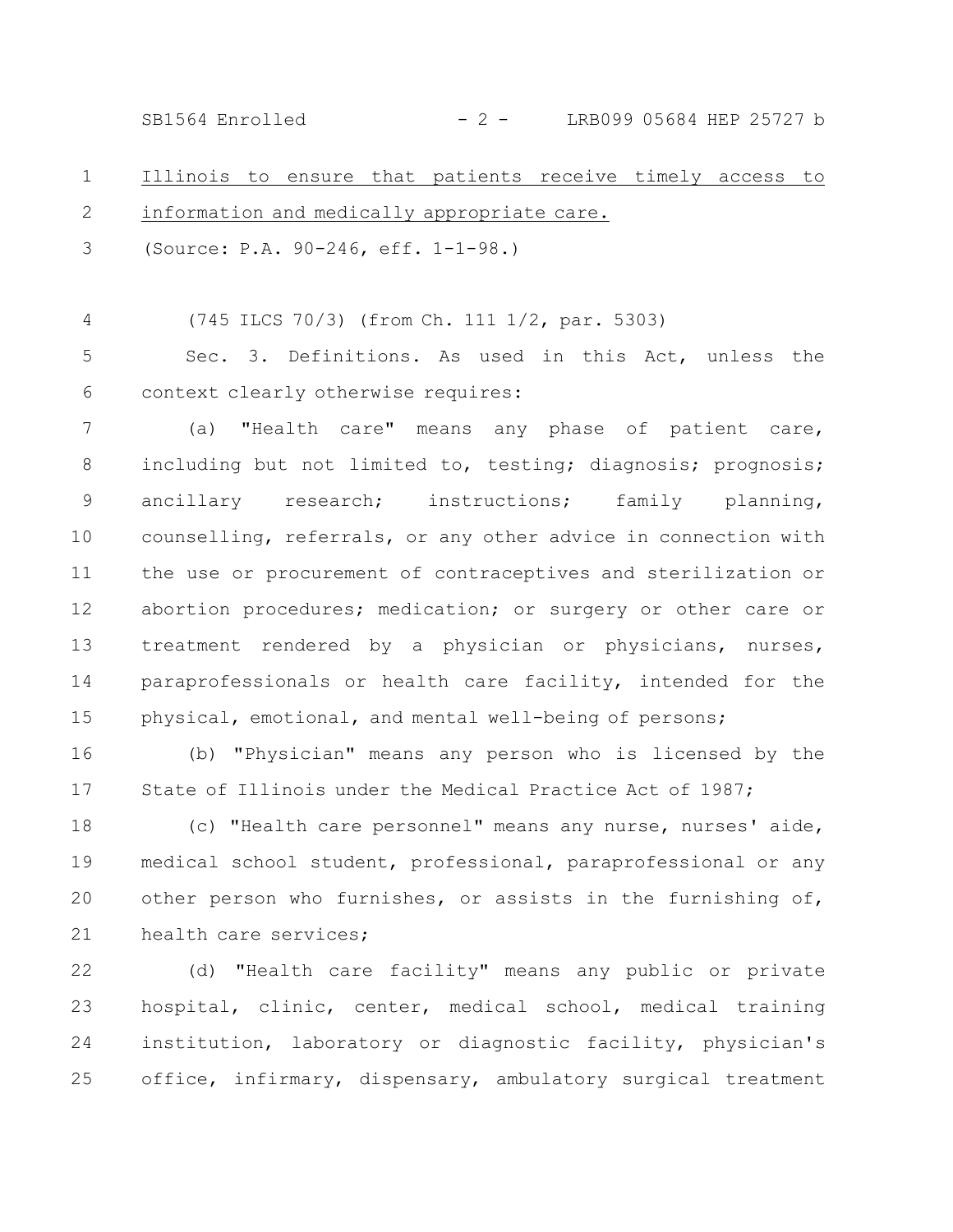SB1564 Enrolled - 3 - LRB099 05684 HEP 25727 b

center or other institution or location wherein health care services are provided to any person, including physician organizations and associations, networks, joint ventures, and all other combinations of those organizations; 1 2 3 4

(e) "Conscience" means a sincerely held set of moral convictions arising from belief in and relation to God, or which, though not so derived, arises from a place in the life of its possessor parallel to that filled by God among adherents to religious faiths; and 5 6 7 8 9

(f) "Health care payer" means a health maintenance organization, insurance company, management services organization, or any other entity that pays for or arranges for the payment of any health care or medical care service, procedure, or product; and -10 11 12 13 14

(g) "Undue delay" means unreasonable delay that causes impairment of the patient's health. 15 16

The above definitions include not only the traditional combinations and forms of these persons and organizations but also all new and emerging forms and combinations of these persons and organizations. 17 18 19 20

(Source: P.A. 90-246, eff. 1-1-98.) 21

(745 ILCS 70/6) (from Ch. 111 1/2, par. 5306) 22

Sec. 6. Duty of physicians and other health care personnel. Nothing in this Act shall relieve a physician from any duty, which may exist under any laws concerning current standards $\tau$  of 23 24 25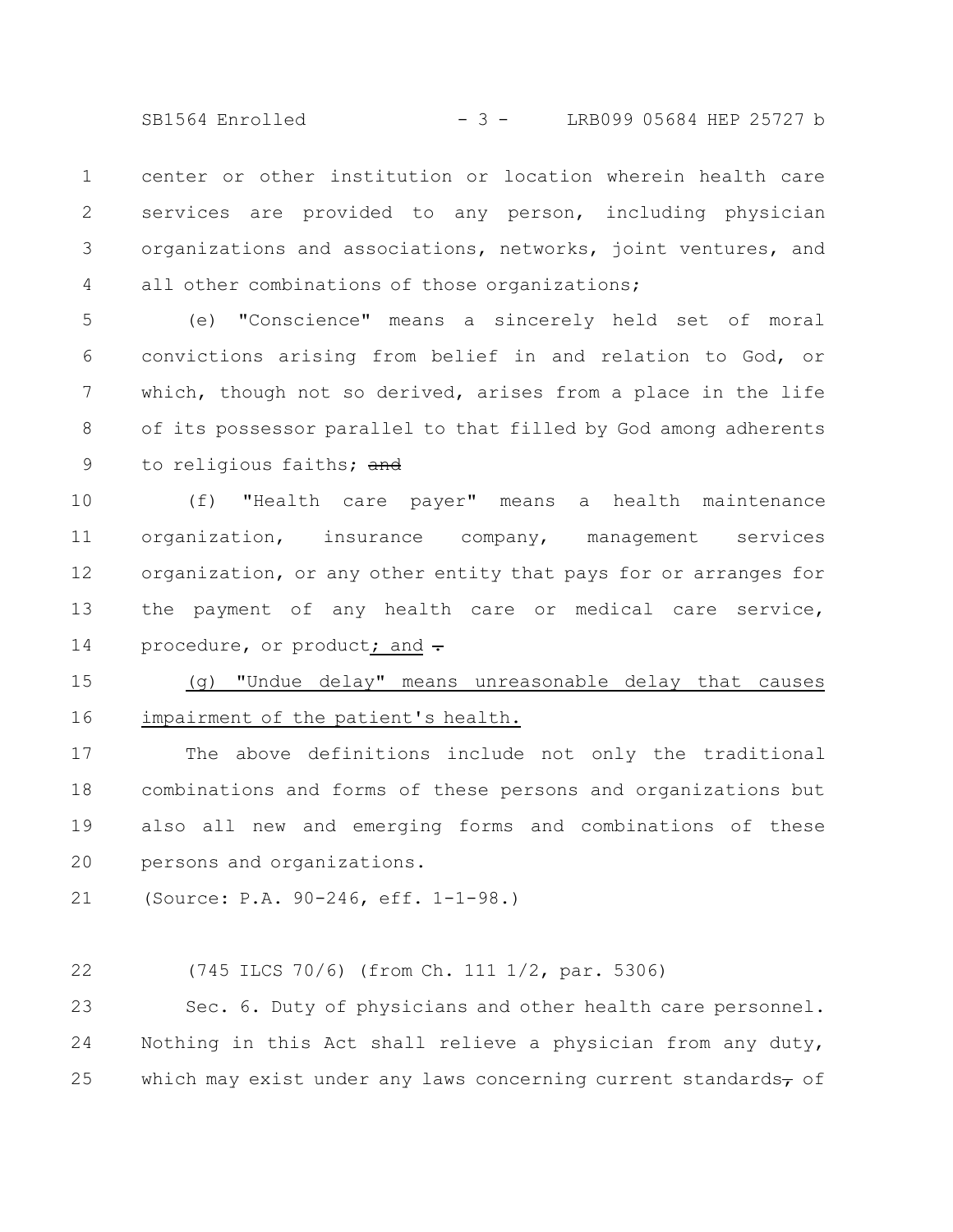SB1564 Enrolled - 4 - LRB099 05684 HEP 25727 b

normal medical practice or care practices and procedures, to inform his or her patient of the patient's condition, prognosis, legal treatment options, and risks and benefits of treatment options, provided, however, that such physician shall be under no duty to perform, assist, counsel, suggest, recommend, refer or participate in any way in any form of medical practice or health care service that is contrary to his or her conscience. 1 2 3 4 5 6 7 8

Nothing in this Act shall be construed so as to relieve a physician or other health care personnel from obligations under the law of providing emergency medical care. 9 10 11

(Source: P.A. 90-246, eff. 1-1-98.) 12

13

(745 ILCS 70/6.1 new)

Sec. 6.1. Access to care and information protocols. All health care facilities shall adopt written access to care and information protocols that are designed to ensure that conscience-based objections do not cause impairment of patients' health and that explain how conscience-based objections will be addressed in a timely manner to facilitate patient health care services. The protections of Sections 4, 5, 7, 8, 9, 10, and 11 of this Act only apply if conscience-based refusals occur in accordance with these protocols. These protocols must, at a minimum, address the following: (1) The health care facility, physician, or health care 14 15 16 17 18 19 20 21 22 23 24

personnel shall inform a patient of the patient's 25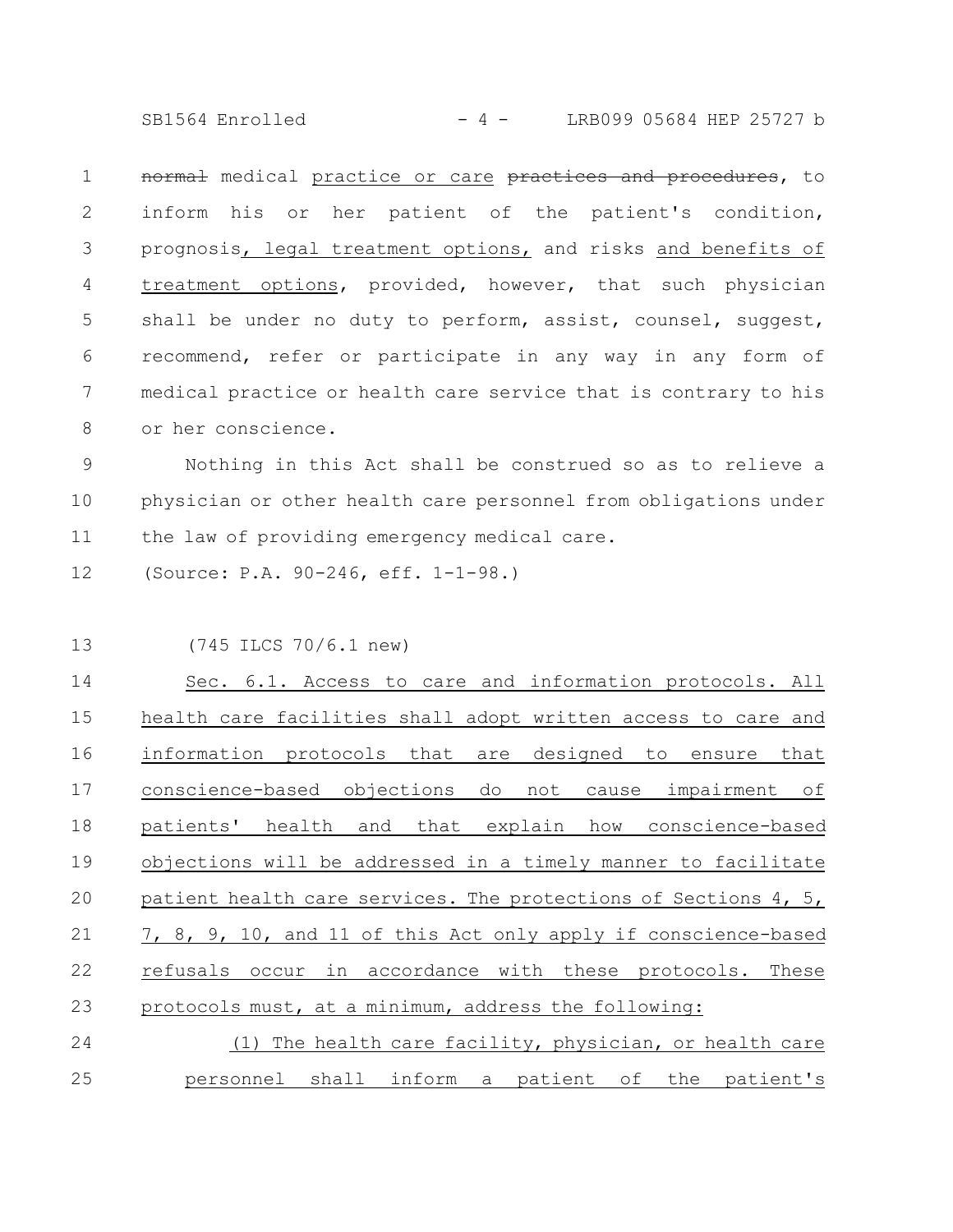SB1564 Enrolled - 5 - LRB099 05684 HEP 25727 b

condition, prognosis, legal treatment options, and risks and benefits of the treatment options in a timely manner, consistent with current standards of medical practice or care. 1 2 3 4

(2) When a health care facility, physician, or health care personnel is unable to permit, perform, or participate in a health care service that is a diagnostic or treatment option requested by a patient because the health care service is contrary to the conscience of the health care facility, physician, or health care personnel, then the patient shall either be provided the requested health care service by others in the facility or be notified that the health care will not be provided and be referred, transferred, or given information in accordance with paragraph (3). 5 6 7 8 9 10 11 12 13 14 15

(3) If requested by the patient or the legal representative of the patient, the health care facility, physician, or health care personnel shall: (i) refer the patient to, or (ii) transfer the patient to, or (iii) provide in writing information to the patient about other health care providers who they reasonably believe may offer the health care service the health care facility, physician, or health personnel refuses to permit, perform, or participate in because of a conscience-based objection. (4) If requested by the patient or the legal representative of the patient, the health care facility, 16 17 18 19 20 21 22 23 24 25 26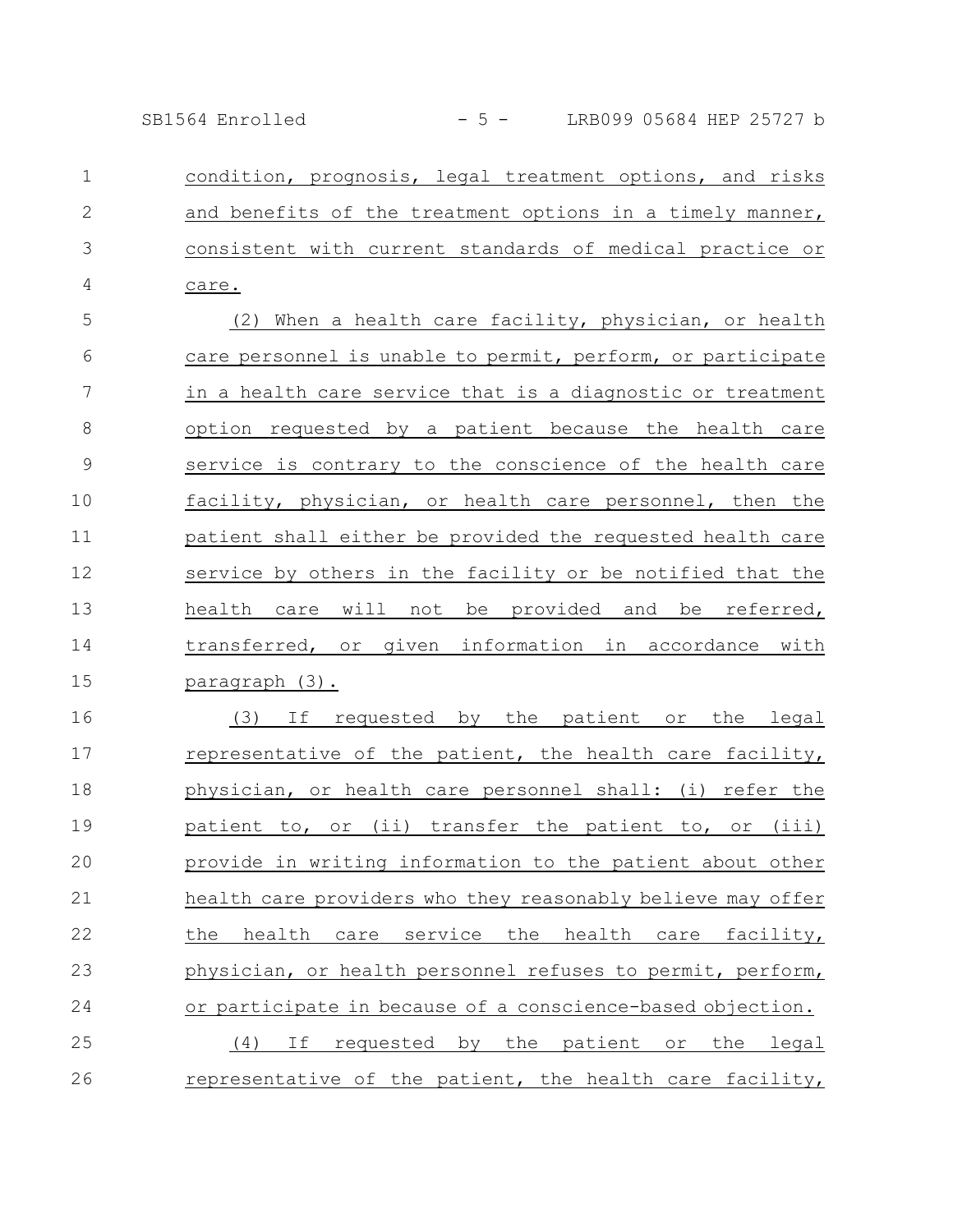SB1564 Enrolled - 6 - LRB099 05684 HEP 25727 b

physician, or health care personnel shall provide copies of medical records to the patient or to another health care professional or health care facility designated by the patient in accordance with Illinois law, without undue delay. 1 2 3 4 5

(745 ILCS 70/6.2 new) 6

Sec. 6.2. Permissible acts related to access to care and information protocols. Nothing in this Act shall be construed to prevent a health care facility from requiring that physicians or health care personnel working in the facility comply with access to care and information protocols that comply with the provisions of this Act. 7 8 9 10 11 12

(745 ILCS 70/9) (from Ch. 111 1/2, par. 5309) 13

Sec. 9. Liability. No person, association, or corporation, which owns, operates, supervises, or manages a health care facility shall be civilly or criminally liable to any person, estate, or public or private entity by reason of refusal of the health care facility to permit or provide any particular form of health care service which violates the facility's conscience as documented in its ethical guidelines, mission statement, constitution, bylaws, articles of incorporation, regulations, or other governing documents. 14 15 16 17 18 19 20 21 22

Nothing in this Act aet shall be construed so as to relieve a physician, or other health care personnel, or a health care 23 24